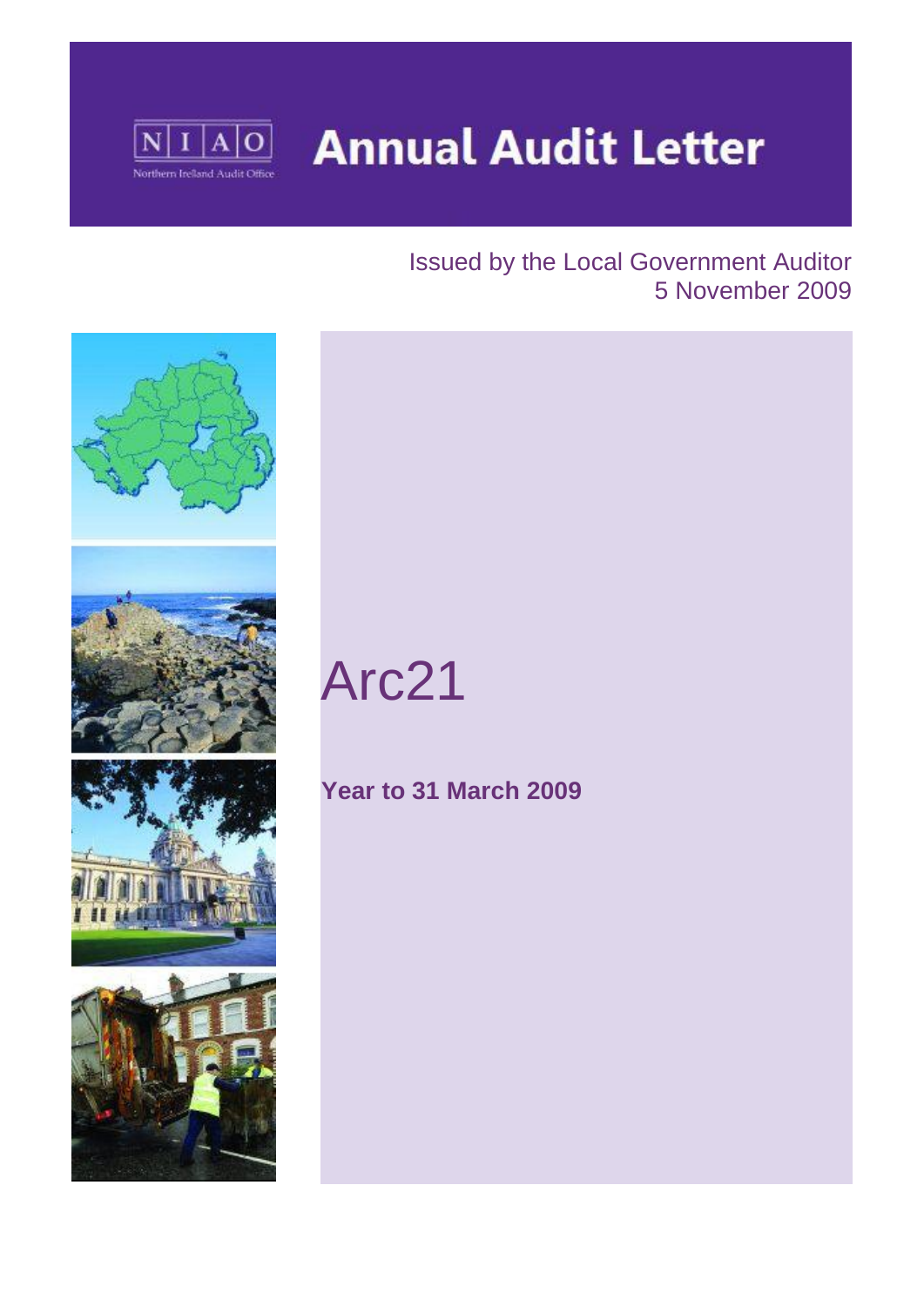## **Introduction**

The Department of the Environment may, with the consent of the Comptroller and Auditor General for Northern Ireland, designate persons who are members of the staff of the Northern Ireland Audit Office as local government auditors (Article 4(3) of the Local Government (Northern Ireland) Order 2005). For the year ending 31 March 2009 I have been designated the local government auditor for the Joint Committee.

As an auditor independent of the audited body I seek to examine that the body has managed its affairs having regard to a combination of economy, efficiency and effectiveness and that public money is properly spent or in the case of income properly accounted for.

## **Status and Availability of this Annual Audit Letter**

This Annual Audit Letter is issued under Article 13 of the Local Government (Accounts and Audit) Regulations (Northern Ireland) 2006. The Regulations require the local government body to publish this Annual Audit Letter as soon as reasonably possible. The local government auditor will place a copy of this Annual Audit Letter on the NIAO website at [www.niauditoffice.gov.uk](http://www.niauditoffice.gov.uk/) .

The Audit Letter is addressed to members and prepared for the sole use of the audited body; no responsibility is taken by auditors to any member or officer in their individual capacity, or to any third party.

## **Contents**

- Audit of Accounts
- Joint Committee Performance
- Looking Ahead
- Other Matters
- Conclusion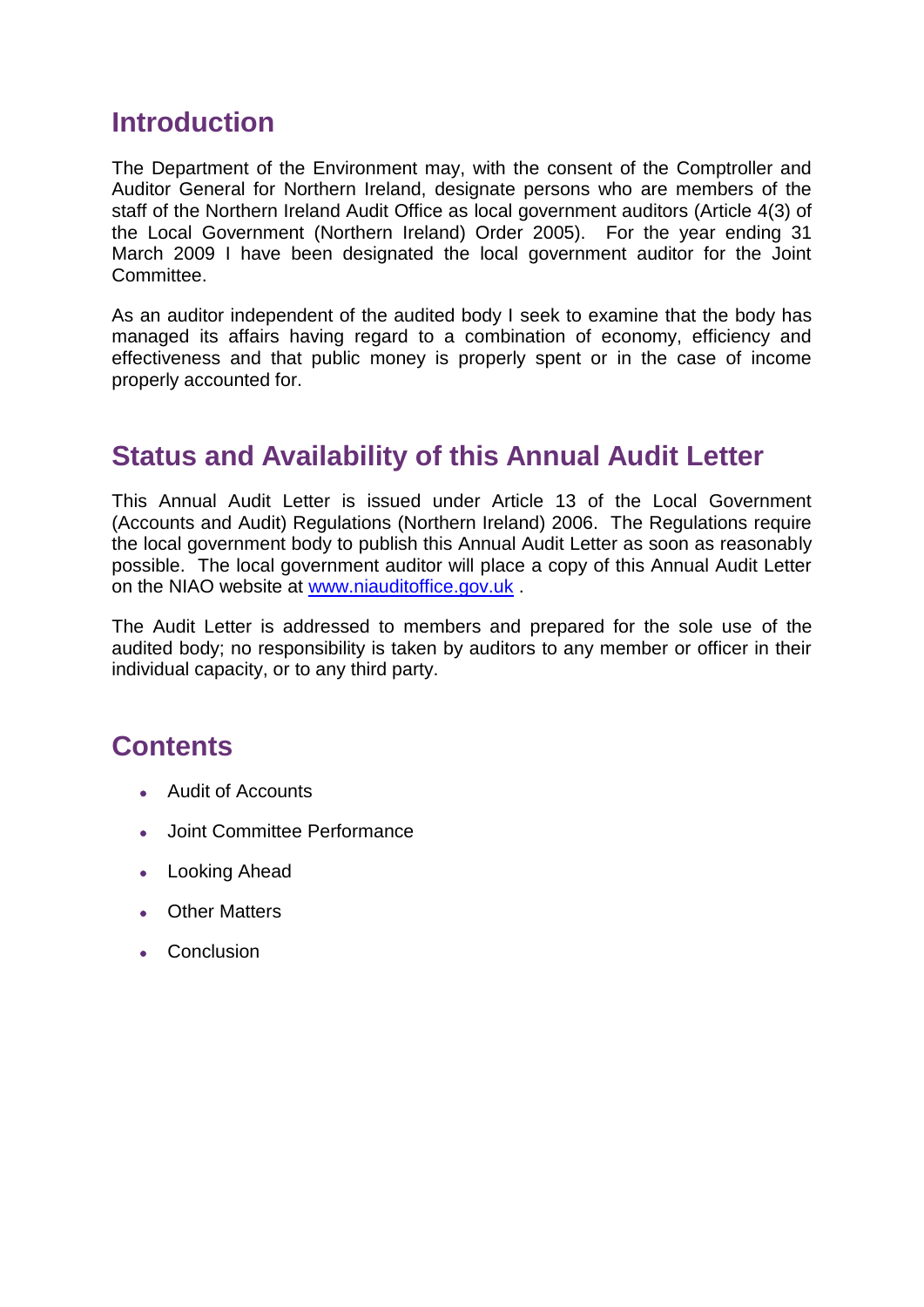# **Audit of Accounts**

- **1** As your statutory appointed auditor I reported my audit opinion on the Statement of Accounts on 22<sup>nd</sup> October 2009. I gave an unqualified opinion on your accounts.
- **2** The Local Government (Northern Ireland) Order 2005 requires that in auditing accounts a local government auditor must by examination of the accounts or otherwise satisfy himself that:
	- (a) they are prepared in accordance with regulations;
	- (b) they fully comply with the requirements of all other statutory provisions applicable to the accounts;
	- (c) proper practices have been observed in the compilation of the accounts; and
	- (d) the body whose accounts are being audited has made proper arrangements for securing economy, efficiency and effectiveness in its use of resources.

#### *Matters arising from the final accounts audit*

- **3** The published accounts are an essential means by which the Joint Committee reports its stewardship of the public funds at its disposal and its financial performance in the use of those resources. The Joint Committee's Statement of .<br>Accounts were signed by the Chief Executive on 25<sup>th</sup> June 2009 and members of the Joint Committee approved the accounts on  $25<sup>th</sup>$  June 2009 which was within the statutory guidelines which requires this to be completed by 30 June. Following minor adjustments from the audit the accounts were authorised for issue by the Chief Executive on 15<sup>th</sup> October 2009.
- **4** A number of narrative adjustments were made as a result of audit findings during our audit.

#### *Financial standing*

- **5** The Joint Committee continues to have adequate financial management arrangements overall.
- **6** The financial statements reflect the expansion of arc21's activities. Turnover has increased from £23.5m in 2007-08 to £27m in 2008-09.
- **7** On the basis of 2008-09 activities, a surplus of £92,000 was generated.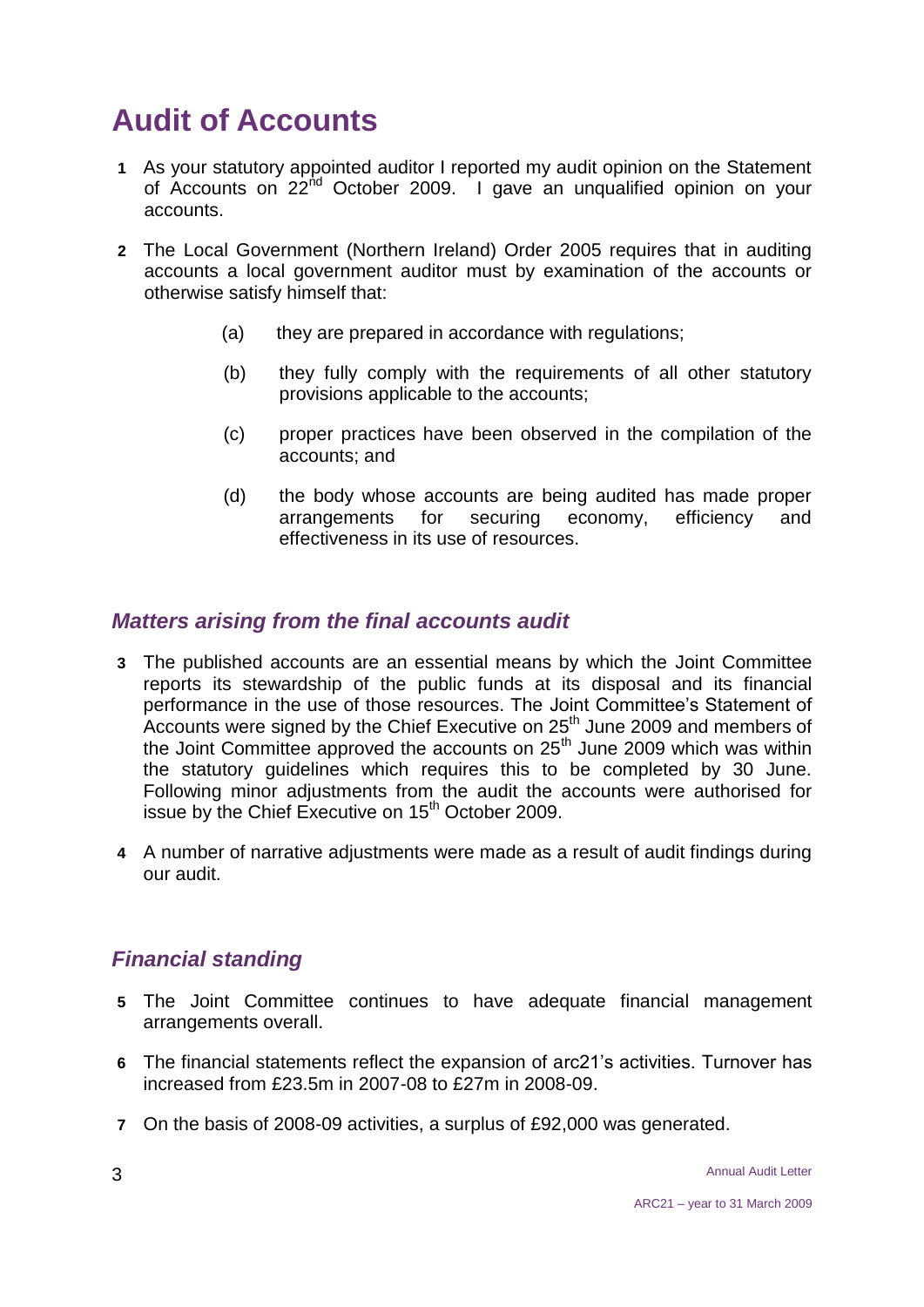- **8** There are 3 significant balances as at 31 March 2009
	- Debtors £2.9m (£4m 2007-08)
	- Short Term Investments £2.7m (£2.1m 2007-08)
	- Creditors £5.1m (£5.7m 2007-08)

#### *District fund spending and balances*

**9** The overall financial position remains stable. The Joint Committee increased by £26,732 the General Reserves in 2008-09, leaving the General Reserve balance at £591,753 as at 31 March 2009.

#### *Capital Programme*

- **10** The Joint Committee has Fixed Assets totalling £72,726 with loans outstanding of £nil.
- **11** The Statement of Accounts reports future capital commitments relating to the Residual Waste Treatment Project. Arc21 expect to be in a position to acquire land and property for the construction of facilities to provide the necessary waste treatment services. Such acquisitions will be subject to independent valuations undertaken by the Land and Property Services Agency of the Department of Finance and Personnel and will be accounted for in the relevant financial year.

#### *Annual Governance Statement*

- **12** The Local Government (Accounts and Audit) (Amendment) Regulations (Northern Ireland) 2006 and DOE Circular No: LG/04/08 required Councils to conduct a review at least once in a financial year of the effectiveness of its governance framework (including its system of internal control) and then approve an Annual Governance Statement.
- **13** The Annual Governance Statement was approved by the Chief Executive on behalf of the Joint Committee. My opinion on the accounts includes the Annual Governance Statement. I am required to report if the Governance Statement is inconsistent with the guidance provided by DOE or if disclosures in the Statement are inconsistent with my understanding of the Joint Committee. I noted no Governance Statement matters in my report but paras 16 and 19 to 24 of this Audit Letter includes matters I considered.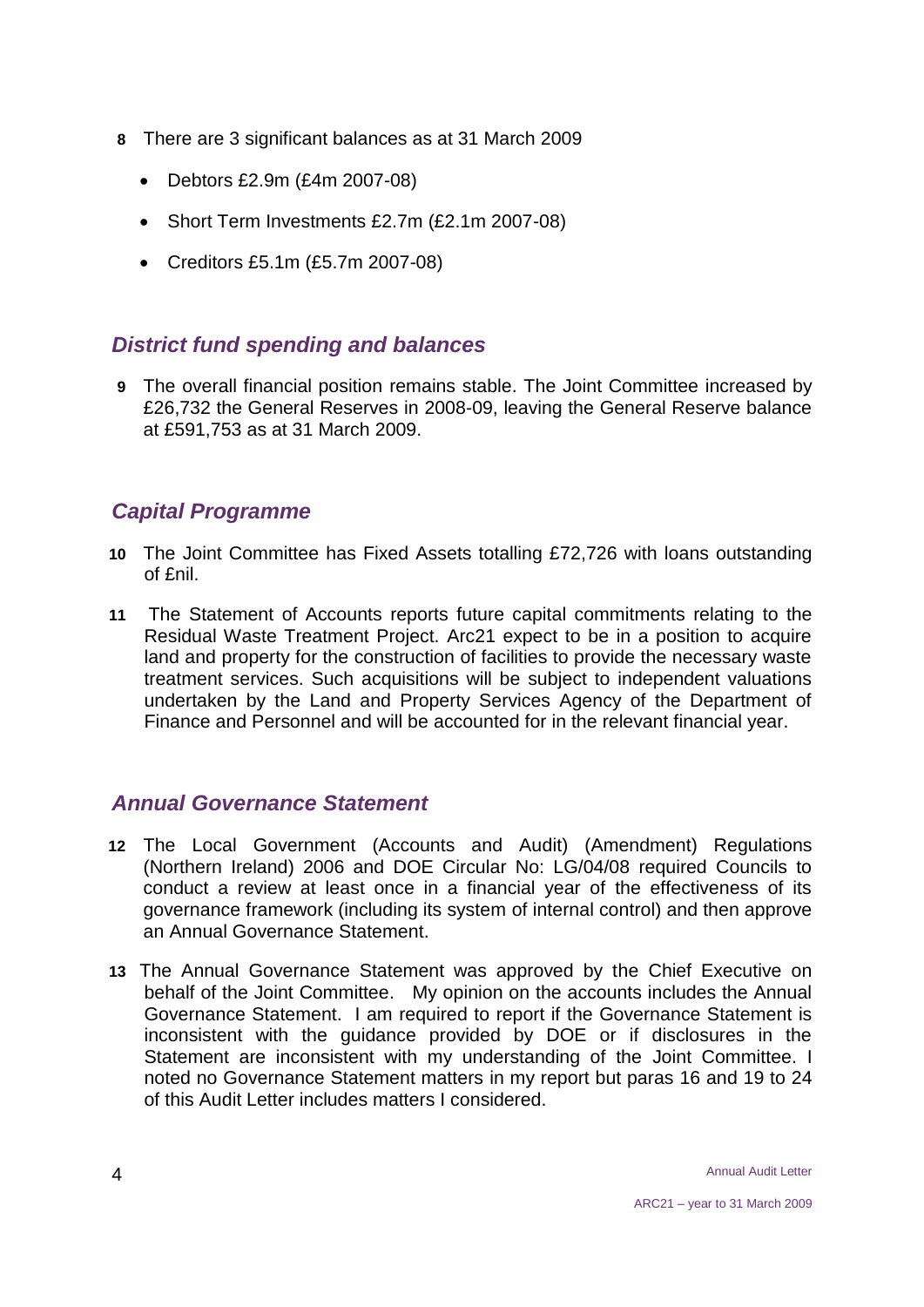#### *Internal Audit*

- **14** The Local Government (Accounts and Audit) (Amendment) Regulations (NI) 2006 also required local government bodies to maintain an adequate and effective system of internal audit and to conduct a review at least once in a financial year of the effectiveness of its system of internal audit. The Joint Committee has contracted out its internal audit to AGRS from Belfast City Council.
- **15** The Joint Committee reviewed the effectiveness of its system of internal audit and the findings of the review were considered by the Audit Committee on  $15<sup>th</sup>$ June 2009.
- **16** My Management Letter to the Chief Executive notes that in August 2009 Internal Audit carried out a follow up report to the report on Internal Financial Control (issued October 2008). In this follow up report, it was noted that out of seven recommendations made by Internal Audit, none of them were fully implemented, six were partially implemented and one was not implemented. Internal Audit plays a fundamental role in the systems of internal control as summarised in the Annual Governance Statement but only if the weaknesses identified are acted upon. This point was, however, appropriately noted in the Annual Governance Statement (included with the financial statements see para 22) and I note that Internal Audit continued to provide an "amber" assurance meaning in their view risks were being controlled to an acceptable level.

#### *Transition to International Financial Reporting Standards (IFRS)*

- **17** In central government, International Financial Reporting Standards (IFRS) apply to the 2009-10 accounts and the Central Government 2008-09 accounts were prepared for the last time on the UK Financial Reporting Standard basis in June 2009. In preparation for the change the 2008-09 accounts of Central Government will be prepared again on a shadow IFRS basis in September 2009 with an audit review to be undertaken before the end of December 2009.
- **18** For Local Government the change to IFRS will take place a year later (i.e. from 2010-11). The Chartered Institute of Public Finance Accountancy (CIPFA) issued a Local Authority Accounting Panel (LAAP) Bulletin 80 in March 2009 on the implementation of IFRS. This included a Project Plan with key steps and dates. The DoE commissioned CIPFA (NI) to provide training and support to local government bodies in Northern Ireland to help take forward IFRS issues. A series of training days will be held in late 2009 and early 2010. A new IFRS based Code of Practice on Local Authority Accounting which will apply to local authority accounts from 1 April 2010 is being developed by CIPFA. As was the case in Central Government, Local Government Bodies (including arc21) will be required to re-state their final UK Financial Reporting Standard based accounts (2010-11) on an IFRS basis and have this subject to audit review.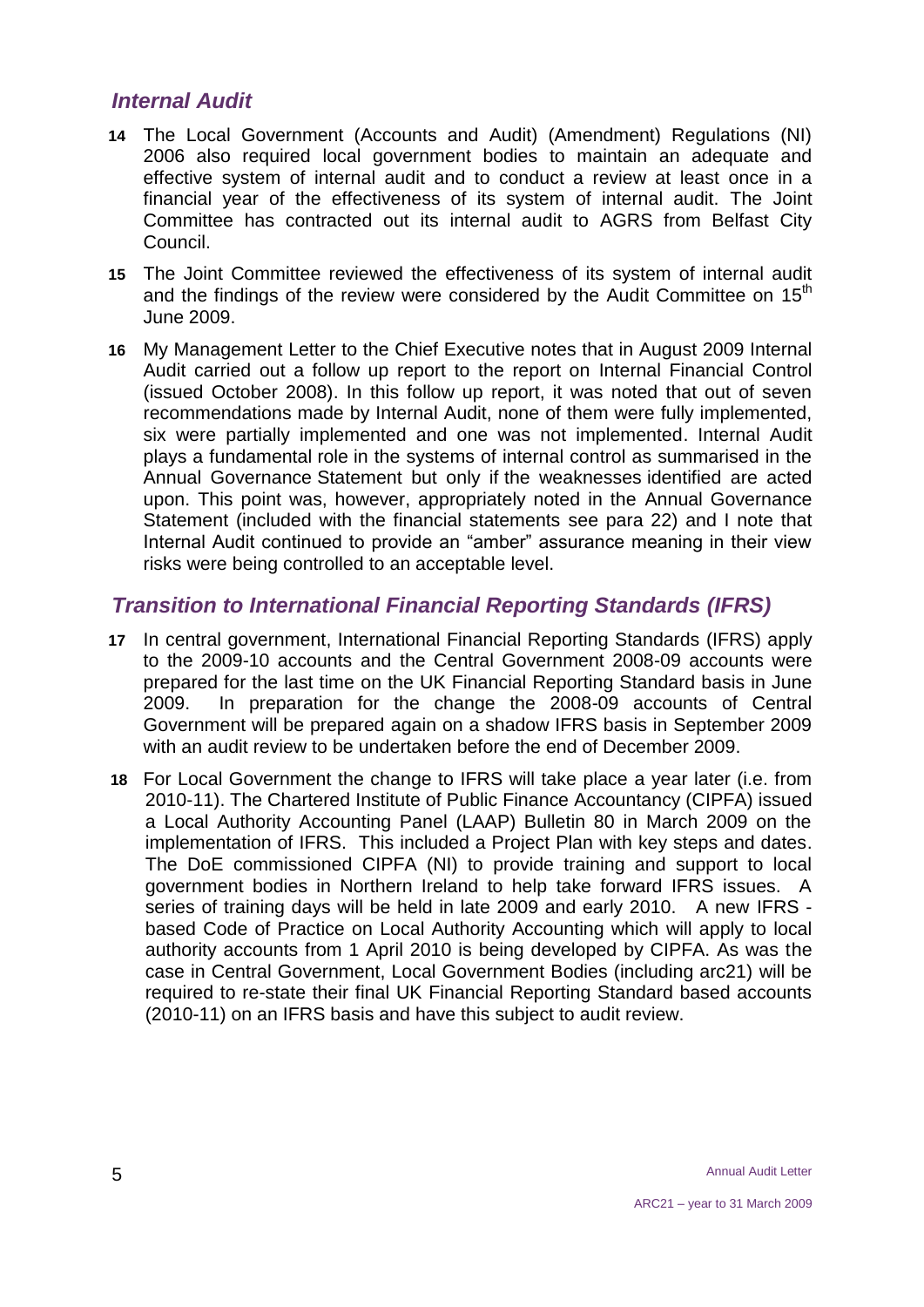# **Joint Committee Performance**

#### *Scope of my audit*

**19** My audit is conducted in accordance with a Code of Audit Practice (the Code) issued by the Chief Local Government Auditor. The Code prescribes the standards, procedures and techniques which comprise a local government audit. The Code notes that due to the special accountabilities attached to public money and the conduct of public business:

 *"the scope of auditors' work is extended to cover not only the audit of financial statements but also aspects of corporate governance and arrangements to secure the economic, efficient and effective use of resources."*

- **20** Throughout the public sector the economic, efficient and effective use of resources is known as Value for Money (VFM). More particularly in the context of the Local Government (Best Value) Act (Northern Ireland) 2002 "a council shall make arrangements for continuous improvement in the way in which its functions are exercised, having regard to a combination of economy, efficiency and effectiveness".
- **21** A review of the Joint Committee's corporate governance and VFM arrangements for 2008-09 was carried out separately from the audit of the accounts. The finding from the review was included in my audit file and a summary report, prepared for me, was copied to the Chief Executive. I used this information, together with information obtained during the course of the audit of the accounts, to examine the Governance Statement.
- **22** The Joint Committee noted the following in its Annual Governance Statement as significant governance issues;
	- Significant progress has been made in terms of implementing risk management within arc21 including the production of a risk register, the implementation of risk action plans and the implementation of a system of assurance reporting by Directors within arc21. However, the need for an overall risk management strategy was identified and developed in line with best practice and implemented in December 2008;
	- While arc21 made progress during 2008-09 in addressing the need to ensure appropriate segregation of duties within its financial processes through the temporary secondment of an additional member of staff in the Finance Department, this remains an issue;
	- Arc21 intend to develop and adopt a Code of Governance during 2009-10 based on CIPFA guidance.
	- Internal Audit produced a follow up report in August 2009 to an initial report issued in October 2008 on Internal Financial Controls within arc21. It was noted in the follow up report that arc21 had only partially implemented 6 of the 7 recommendations arising from the original report. (see para 16)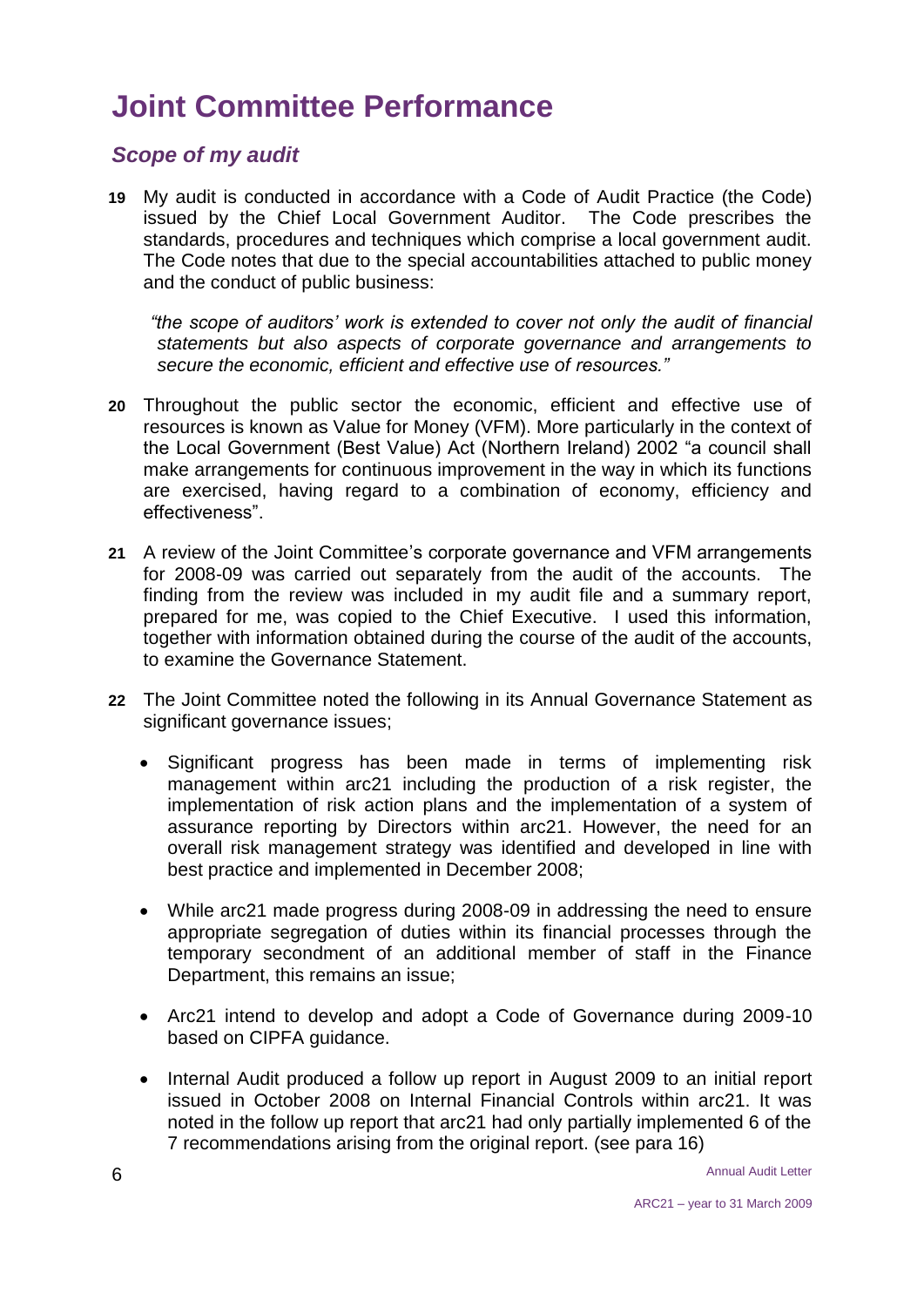- **23** We note the above Governance issues and the steps being taken by the Joint Committee to address the weaknesses noted. We did not identify any other significant governance issues.
- **24** I noted the following additional issues from the corporate governance and VFM arrangements review:
	- Arc 21 should prepare a suitable documented business continuity plan and test its implementation. Backup procedures should also be documented;
	- An amendment to the whistleblowing policy should be made to include the Local Government Auditor and PSNI as external contact points in accordance with the Public Interest Disclosure Order;
	- Arc21 should develop a formal fraud policy in line with current best practice;
	- Arc21 should ensure the Audit Committee includes at least one external member;
	- Arc21 should consider producing a statement or policy on data quality and include an assessment of the risks relating to the reliability and accuracy of data within the Corporate Risk Register.

# **Looking Ahead**

- **25** The Environment Minister in March 2008 announced as part of the Review of Public Administration in Northern Ireland that the current 26 council areas will be rationalised to create 11 new council areas. The Minister also outlined the functions to transfer to local government.
- **26** The proposed boundaries for the new Council structure broadly follow the outline of the existing Constituent Councils of arc21, with the exception of Down District Council, and accordingly it is anticipated that five new Councils will form the core of arc21 post RPA.